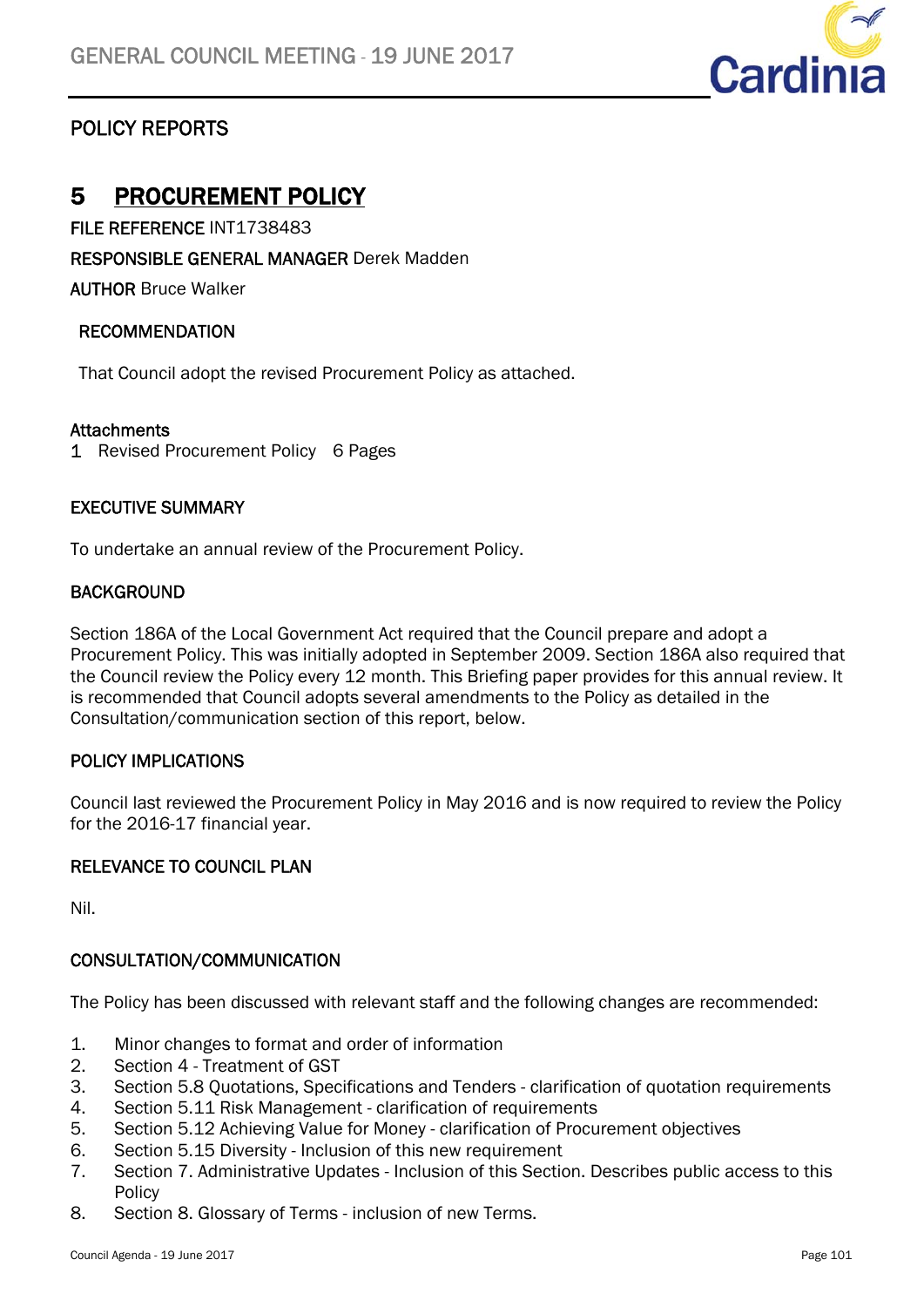

#### FINANCIAL AND RESOURCE IMPLICATIONS

Having a robust Procurement Policy ensures that wherever possible Council will receive value for money in its purchasing processes and procedures

#### **CONCLUSION**

To comply with the provisions of Section 186A (7) of the Local Government Act, Council must review the Procurement Policy each financial year and it is recommended that the Policy as attached be approved.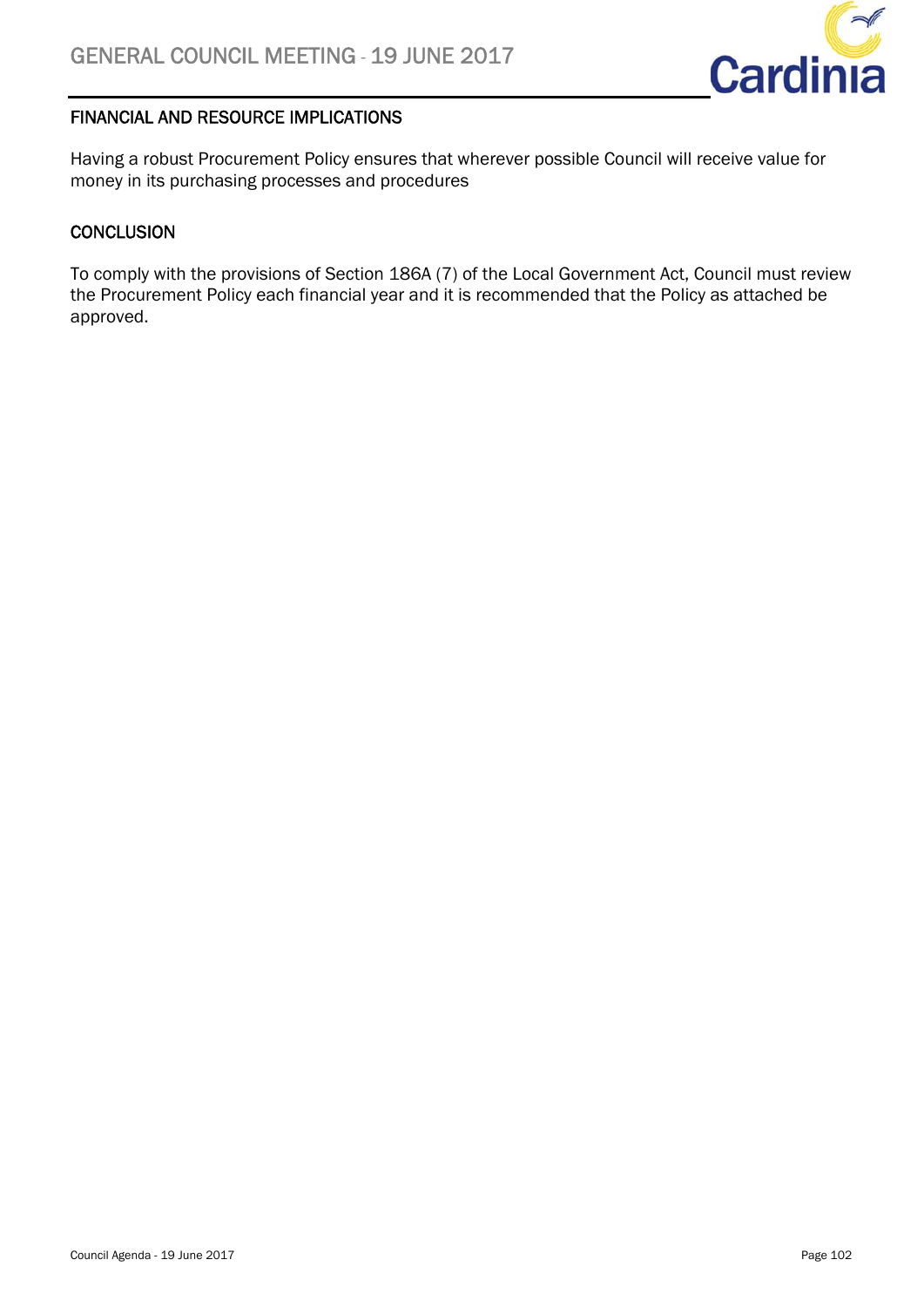

Procurement policy

| <b>HPRM</b> number         | $30-20-5/7$               |                        |            |
|----------------------------|---------------------------|------------------------|------------|
| Policy owner               | <b>Corporate Services</b> |                        |            |
| Adopted by                 | Council                   |                        |            |
| Adoption date              | 19/06/2017                | Scheduled review date: | 18/06/2018 |
| Publication                | CardiNet and website      |                        |            |
| Revision/version<br>number | 1.02                      |                        |            |

# 1 Policy alignment

This Procurement Policy meets the requirements of Section 186a of the Local Government Act 1989, as amended on 19 November 2008.

This section of the Act requires the council to prepare, approve and comply with a Procurement policy encompassing the principles, processes and procedures applied to all purchases of goods, services and works by the council.

## 2 Purpose

The purpose of this Policy is to:

- provide policy and guidance to allow consistency and control over procurement activities;
- demonstrate accountability to rate payers;
- provide guidance on ethical behaviour in public sector purchasing;
- demonstrate the application of elements of best practice in purchasing; and
- increase the probability of obtaining the right outcome when purchasing goods and services.

## 3 Scope

This policy applies to all contracting and procurement activities at council and is binding upon councillors, council officers and temporary employees, contractors and consultants while engaged by the council.

# 4 Treatment of GST

All values stated in this Policy include GST except where specifically stated otherwise.

# 5 Policy description

#### 5.1 Best Practice

Council's procurement activities and it's contracting, purchasing and contract management activities will:

• support the council's corporate strategies, aims and objectives including, but not limited to those related to sustainability, protection of the environment, and corporate responsibility;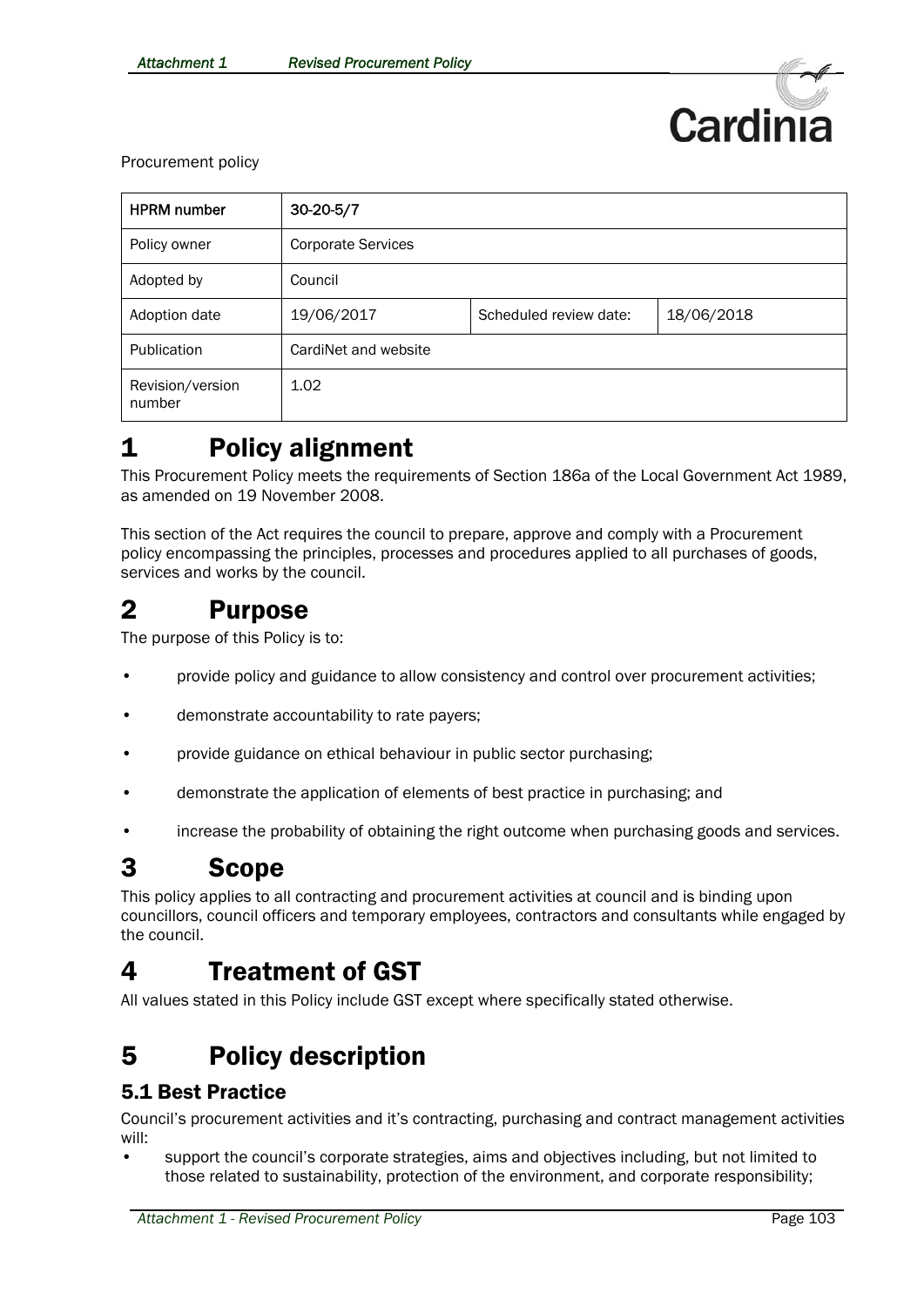- span the whole life cycle of an acquisition from initial concept to the end of the useful life of an asset, including its disposal, or the end of a service contract;
- achieve value for money and quality in the acquisition of goods, services and works by the council;
- demonstrate that public money has been well spent with appropriate procedures in place to cover minor, simple purchasing requirements to higher value, more complex procurement practices;
- be conducted, and be seen to be conducted, in an impartial, fair and ethical manner;
- Seek continual improvement which embrace innovation and technological initiatives such as electronic tendering processes to reduce administrative support costs:
- generate and support local business across the Cardinia community

## 5.2 Ethics and Probity

The council's procurement activities shall be performed with integrity and in a manner able to withstand the closest possible scrutiny.

Councillors and council staff shall at all times conduct themselves in ways that are, and are seen to be, ethical and of the highest integrity and will:

- treat potential and existing suppliers with equality and fairness;
- not seek or receive personal gain either directly or indirectly;
- maintain confidentiality of Commercial in Confidence information such as contract prices and other sensitive information;
- present the highest standards of professionalism and probity;
- deal with suppliers in an honest and impartial manner that does not allow conflicts of interest;
- provide all suppliers and tenderers with the same information and equal opportunity; and
- be able to account for all decisions and provide feedback on them.

Council staff who are responsible for managing or supervising contracts are prohibited from performing any works under the contract they are supervising.

### 5.3 Probity Auditor

For all competitive processes involving a joint venture, an expression of interest or tender for sale or development of Council land or any major capital works project (at the discretion of the CEO) a suitably qualified probity auditor must be appointed by Council, or the CEO under delegation.

Prior to Council resolving to appoint a successful proponent from the tender or EOI process the Probity Auditor must certify that the process documentation, selection criteria, receipt of submissions, security and confidentiality of submissions and evaluation criteria were appropriately observed and faithfully applied.

### 5.4 Fair and Honest Dealing

All prospective contractors and suppliers will be afforded an equal opportunity to tender or quote.

Impartiality will be maintained throughout the procurement process so it can withstand public scrutiny.

The commercial interests of existing and potential suppliers will be protected.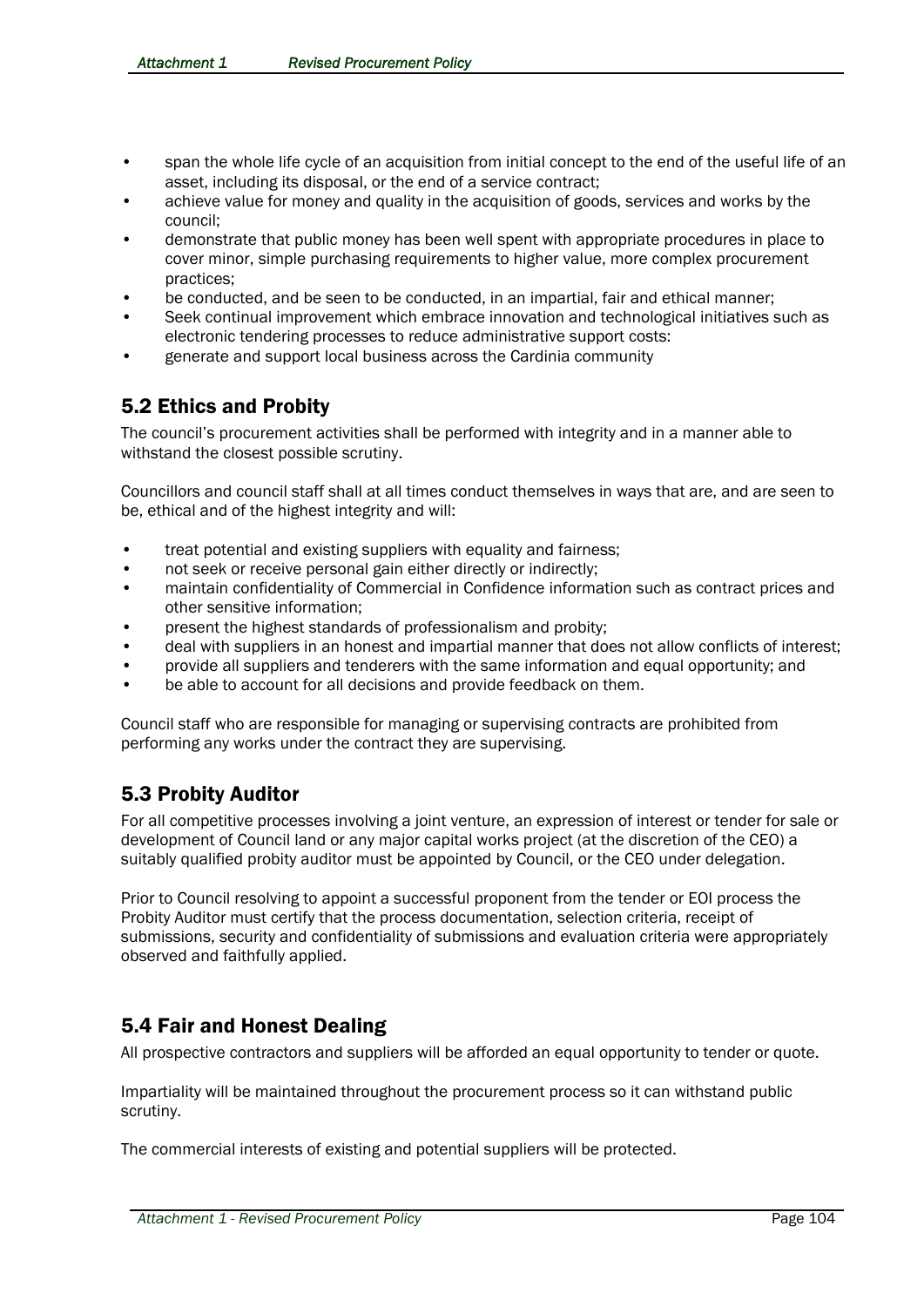Confidentiality of information provided by existing and prospective suppliers will be maintained at all times, particularly commercially sensitive material such as, but not limited to prices, discounts, rebates, profit, manufacturing and product information.

#### 5.5 Standards and References

The council's procurement activities shall be carried out to the professional standards required by best practice and in compliance with:

- The Local Government Act 1989, with specific references to
- Section 186 of the LGA (Power to enter into Contracts)
- Section 186A of the LGA (Procurement Policy)
- Section 208C of the LGA (Best Value Principles)
- Section 77-80, and 95 (Conflict of Interest)
- Contract Management Manual,
- Sustainable Procurement Policy
- Councillors and Employee Code of Conduct,
- OH&S Policies & Procedures
- Risk Management Policy, and

Other relevant legislative requirements such as but not limited to the Trade Practices Act, Goods Act and the Environment Protection Act.

#### 5.6 Responsible Financial Management

The principle of responsible financial management shall be applied to all procurement activities.

Accordingly, to give effect to this principle, the availability of existing funds within an approved budget, or source of funds, shall be established prior to the commencement of any procurement action for the supply of goods, services or works.

Council staff must not authorise the expenditure of funds in excess of their financial delegations.

Council funds must be used efficiently and effectively to procure goods, services and works and every attempt must be made to contain the costs of the procurement process without compromising any of the procurement principles set out in this Policy.

#### 5.7 Procurement Thresholds and Competition

Purchase of all goods and services with an estimated expenditure exceeding \$150,000 or for building and construction works for which the estimated expenditure exceeds \$200,000, shall be undertaken by public tender as per the thresholds contained in the Local Government Act. The thresholds must represent the estimated value of the whole of term of the contract i.e. the initial term plus the value of any options to extend the initial contract term, and are to be inclusive of GST.

As an alternative however purchases can be made through an approved purchasing scheme being either Strategic Purchasing or MAV Procurement provided that the particular scheme has been nominated by Council to act on its behalf and Council has been nominated in the purchasing scheme's tender documentation and a competitive tendering process has been undertaken.

Should the CEO consider that the nature of the requirement and the characteristics of the market are such that the public tender process would lead to a better result for the council, public tenders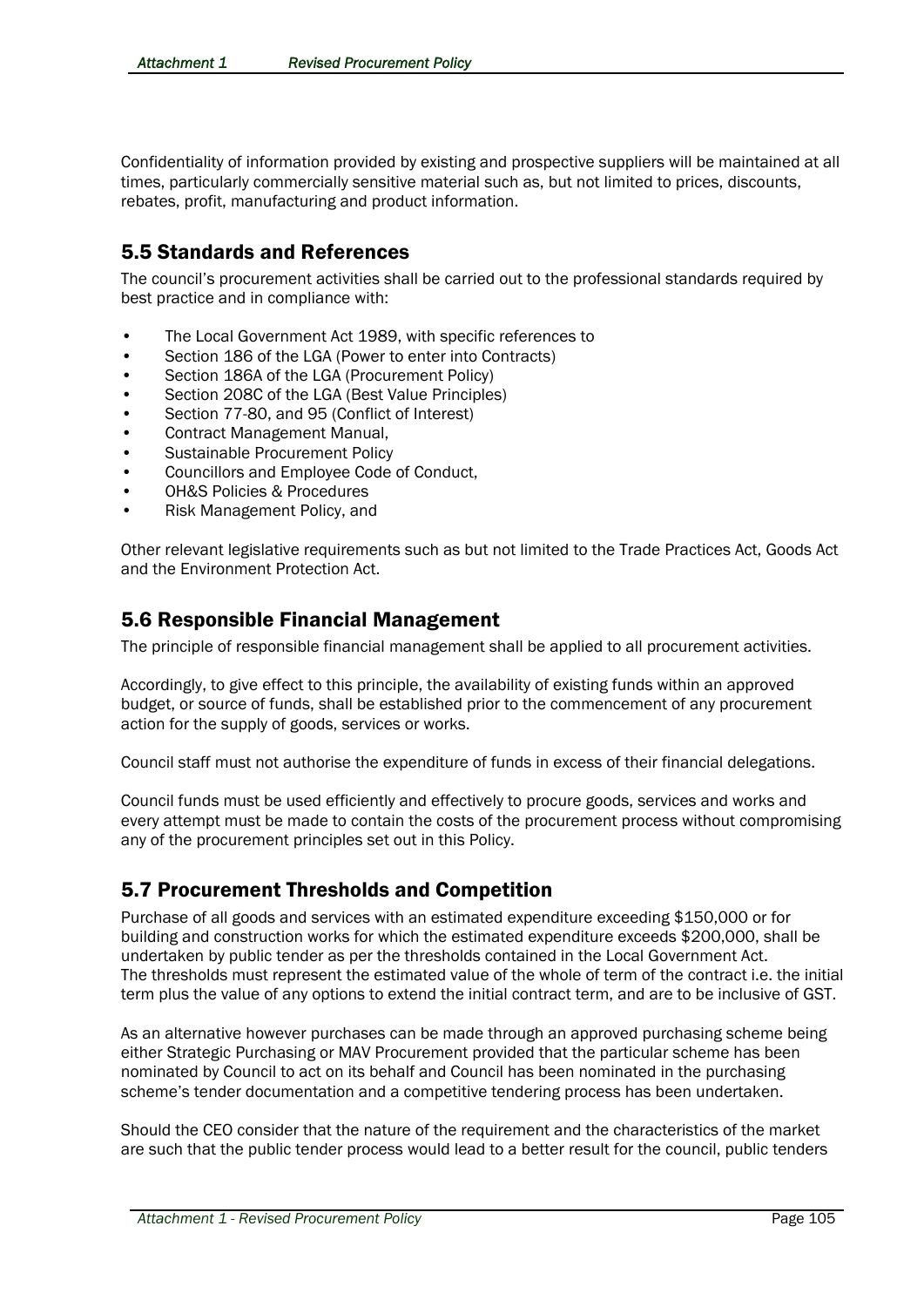may be called for purchase of goods, services and works for which the estimated expenditure is below these thresholds.

### 5.8 Quotations, Specifications and Tenders

Purchases below the Local Government Act public tender thresholds must represent the estimated value of the whole of term of the contract i.e. the initial term plus the value of any options to extend the initial contract term, and are to be inclusive of GST.

Depending on the amount of the purchase proposed these purchases shall be in accordance with threshold guidelines issued by the Chief Executive Officer from time to time in order to achieve best value for money. This shall be by written or verbal quotations for lower valued purchases or via an annual supply contract, a service supplier contracted to the council or through Strategic Purchasing or MAV Procurement.

For higher valued contacts, under the public tender threshold the Business Unit Manager is to decide whether the purchase is made through a publicly advertised competitive tender or whether three written quotations are obtained. If a tender is required, the Project Manager shall prepare a specification for approval by the Business Unit Manager.

#### 5.9 Tender Evaluation Panels

For all contracts valued at \$150,000 or more for the supply of goods and services or \$200,000 or more for the carrying out of works (incl. GST), a tender evaluation panel must be appointed. Membership of the tender evaluation panel must be approved by CEO under delegation.

The tender evaluation panel may comprise Council staff or other persons appropriate to the project or contract, but must comprise at least three persons, with a mix of both Technical and Commercial staff. The Contracts and Tenders Advisor or another member of Finance must form part of the evaluation panel.

Councillors are precluded from membership of an assessment panel making a recommendation in regard to any procurement related decision.

All members of the tender evaluation panel must complete a conflict of interest declaration and a confidentiality declaration.

### 5.10 Internal Controls

The council will install and maintain a framework of internal controls over procurement processes that will ensure:

- more than one person is involved and responsible for each transaction end to end;
- transparency in the procurement process;
- a clearly documented audit trail exists for procurement activities:
- appropriate authorisations are obtained and documented; and
- systems are in place for appropriate monitoring and performance measurement.

### 5.11 Risk Management

Risk Management is to be appropriately applied at all stages of procurement activities. This includes properly planning, documenting, assessing and executing in a manner that will protect and enhance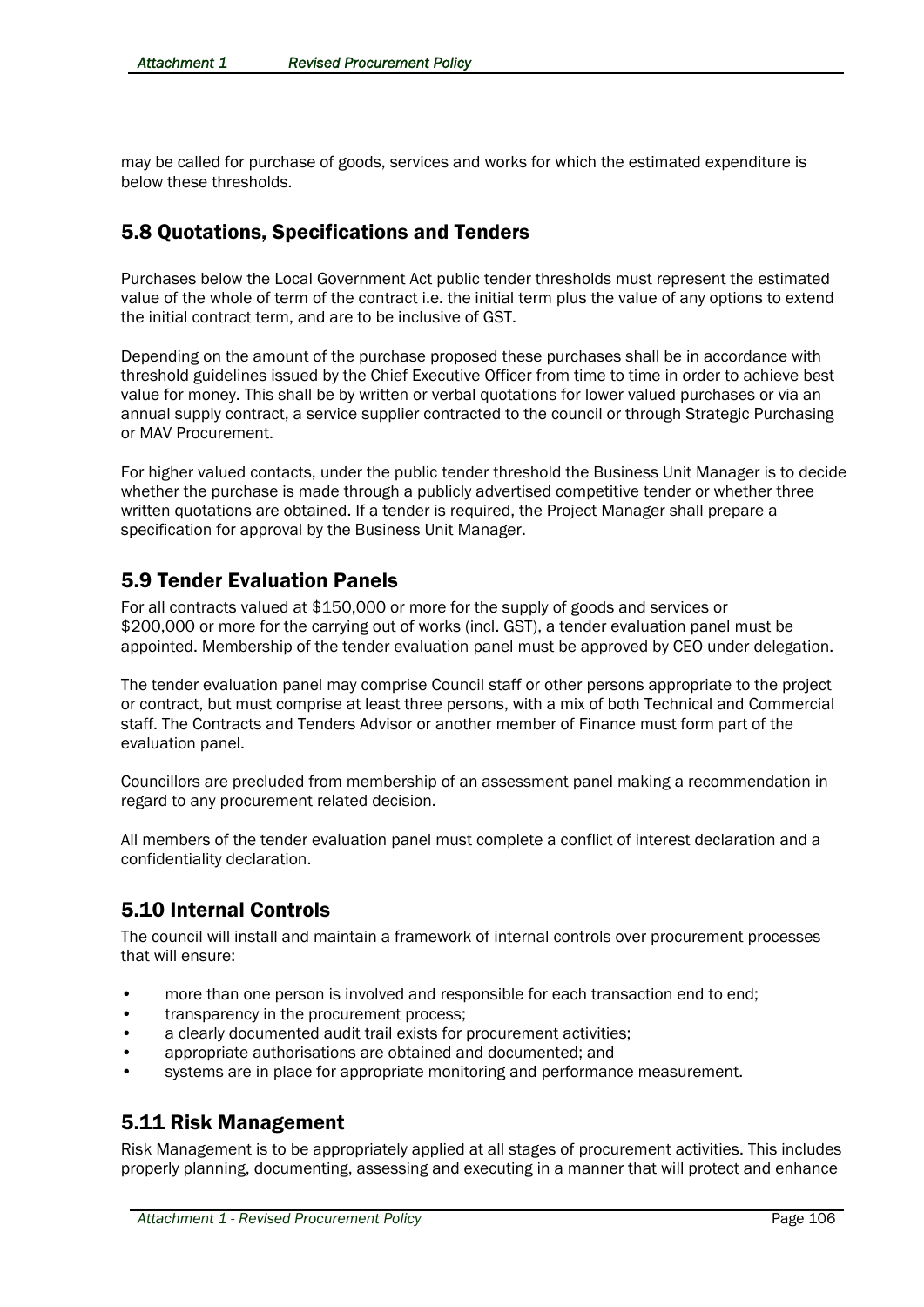the council's capability to prevent, withstand and recover from interruption to the supply of goods, services and works.

## 5.12 Achieving Value for Money

The council's procurement activities will be carried out on the basis of obtaining best Value for Money.

This means taking into account all the relevant costs and benefits of each proposal throughout the entire procurement cycle. This includes minimising the total cost of ownership (TCO) over the lifetime of the requirement consistent with acceptable quality, reliability and delivery considerations. As a result, the lowest price is not the sole determinate of value for money. The reasons and / or comments regarding the specific selection of supplier(s) must be recorded for auditing purposes.

Council's Procurement will pursue best money and value objectives by:

- developing, implementing and managing procurement strategies that support the coordination and streamlining of activities throughout the procurement lifecycle;
- effective use of competition:
- using aggregated contracts and supply panels where appropriate;
- identifying and rectifying inefficiencies in procurement processes;
- developing cost efficient procurement processes
- being responsible for providing Council with professional procurement services, sourcing advice and management of reporting.
- working with suppliers to create relationships that are professional and productive, and are appropriate to the value and importance of the goods, services and works being acquired.

### 5.13 Environmental and Sustainable considerations

The council will give favourable consideration to the purchase of environmentally responsible and sustainable products and services provided they meet project specifications, satisfactory performance and are competitively priced.

Council is committed to achieving sustainability and ensuring it monitors and reports on council activities and programs that have an impact on or contribute to the environment including but not limited to the following:

- waste management,
- recycling,
- energy management,
- emission management,
- water conservation.
- green building design,
- sustainable and social procurement leverage strategies and community value
- green supply chain encourage suppliers to adopt environmental practices

#### 5.14 Support of Local Business

Council is committed to buying from local business where such purchases may be justified on basis of Value for Money, with identifiable and reasonable benefits. All other factors being equal, Council may give preference to local economic benefit when sourcing products and/or services.